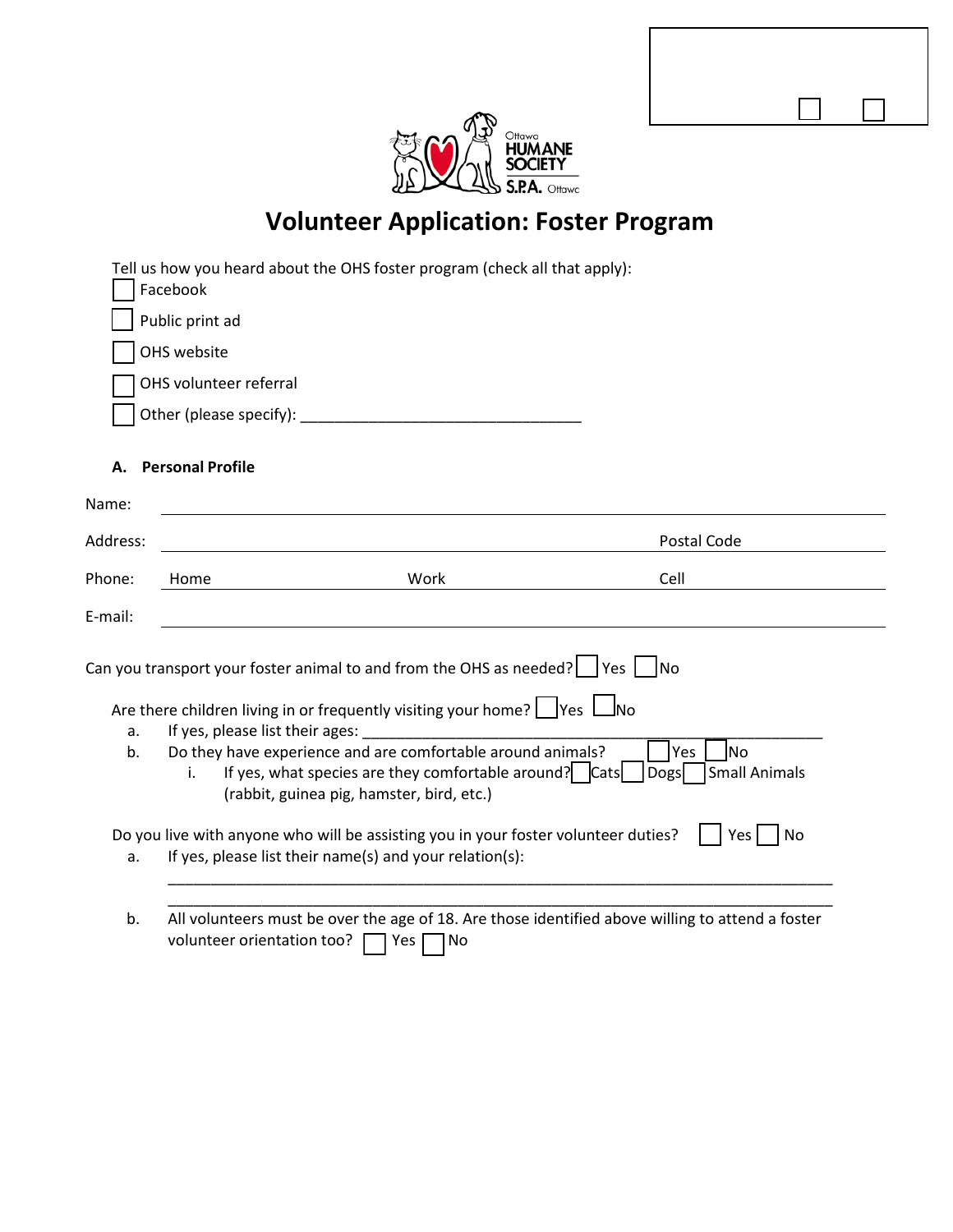

#### **B. Becoming a Foster Volunteer**

Why do you want to become a foster volunteer?

 Please list any other animal foster or rescue programs that you actively volunteer your time with (including feral cats):

 We ask foster volunteers to make a commitment of one year to the foster program. Is there anything in the next year that will prevent you from maintaining this commitment (for example: traveling down south for the winter)?

How many hours will your foster animal(s) be alone each day? \_\_\_\_\_\_\_ hours \_\_\_\_\_\_ minutes

 Animals needing foster are usually in need of help for a medical and/or behavioural challenge. Please indicate which animals you are interested in fostering (check all that apply; select a minimum of two choices):

| Orphaned kittens                                                                                     | Cats needing pre/post-surgical care |  |  |  |
|------------------------------------------------------------------------------------------------------|-------------------------------------|--|--|--|
| Sick cats                                                                                            | Sick kittens                        |  |  |  |
| Nursing and/or pregnant cats                                                                         | Injured cats                        |  |  |  |
| Cats with behavioural challenges                                                                     | Small animals                       |  |  |  |
| Orphaned puppies                                                                                     | Sick dogs                           |  |  |  |
| Sick puppies                                                                                         | Dogs needing pre/post-surgical care |  |  |  |
| Nursing and/or pregnant dogs                                                                         | Injured dogs                        |  |  |  |
| Dogs with behavioural challenges                                                                     |                                     |  |  |  |
| Do you have experience administering medication to animals?<br>No<br>Yes<br>If yes, please describe: |                                     |  |  |  |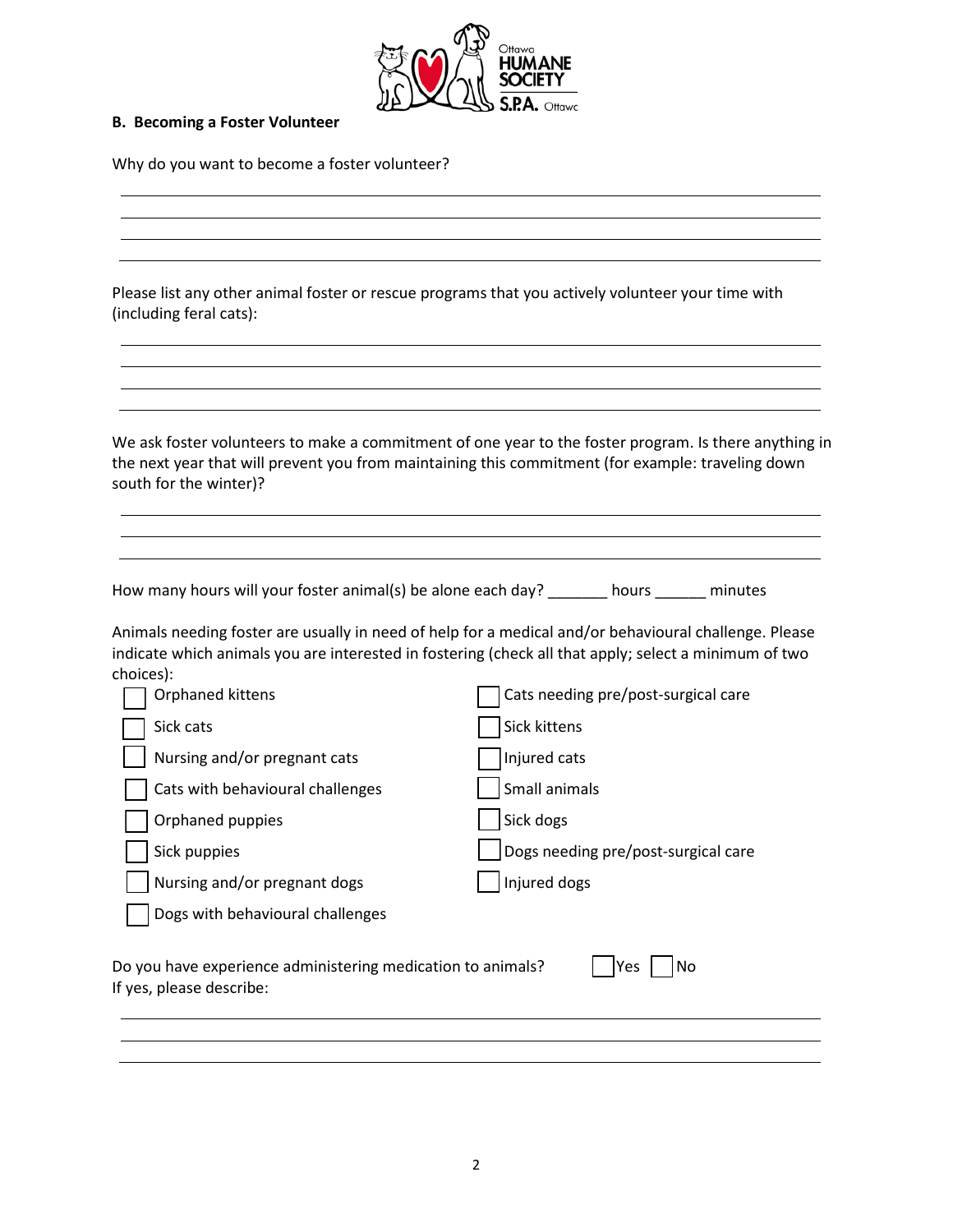

 Please provide a brief description of your experience working with very young, ill, injured, or under socialized animals:

| Foster volunteers participate in training to ensure they have the skills needed to help animals in their<br>care. Training sessions are typically one hour long. More complex cases require volunteers to participate<br>Are you willing to participate in all necessary training to perform your duties as a foster volunteer?                |
|------------------------------------------------------------------------------------------------------------------------------------------------------------------------------------------------------------------------------------------------------------------------------------------------------------------------------------------------|
| Once trained, are you willing and able to administer medication (orally, topically, etc.) to your foster                                                                                                                                                                                                                                       |
| Once trained, are you willing and able to perform more complex medical-related tasks to your foster<br>Cast maintenance and/or physiotherapy to help with orthopedic recovery:<br>l Yes I<br><b>INo</b><br>Grooming/cleaning soiled body parts (e.g. due to obesity): $\Box$ Yes $\Box$ No                                                     |
| We do our best to ensure that all animals being placed into foster care are diagnosed and treated<br>appropriately; however, it is possible that an animal with an unknown illness could be placed in foster<br>care. As such, this is a risk we must ensure our foster volunteers understand. Are you comfortable taking<br>Yes<br><b>INo</b> |
|                                                                                                                                                                                                                                                                                                                                                |

 The goal of the OHS foster program is to provide as many animals as possible with a second chance for a bright future. While it is possible to rehabilitate most animals that are fostered, there may be occasions when a decision to euthanize is made in the best interest of the animal. This decision is the sole responsibility of the OHS. Please describe your concerns and beliefs on this, making reference to your ability to accept such a decision.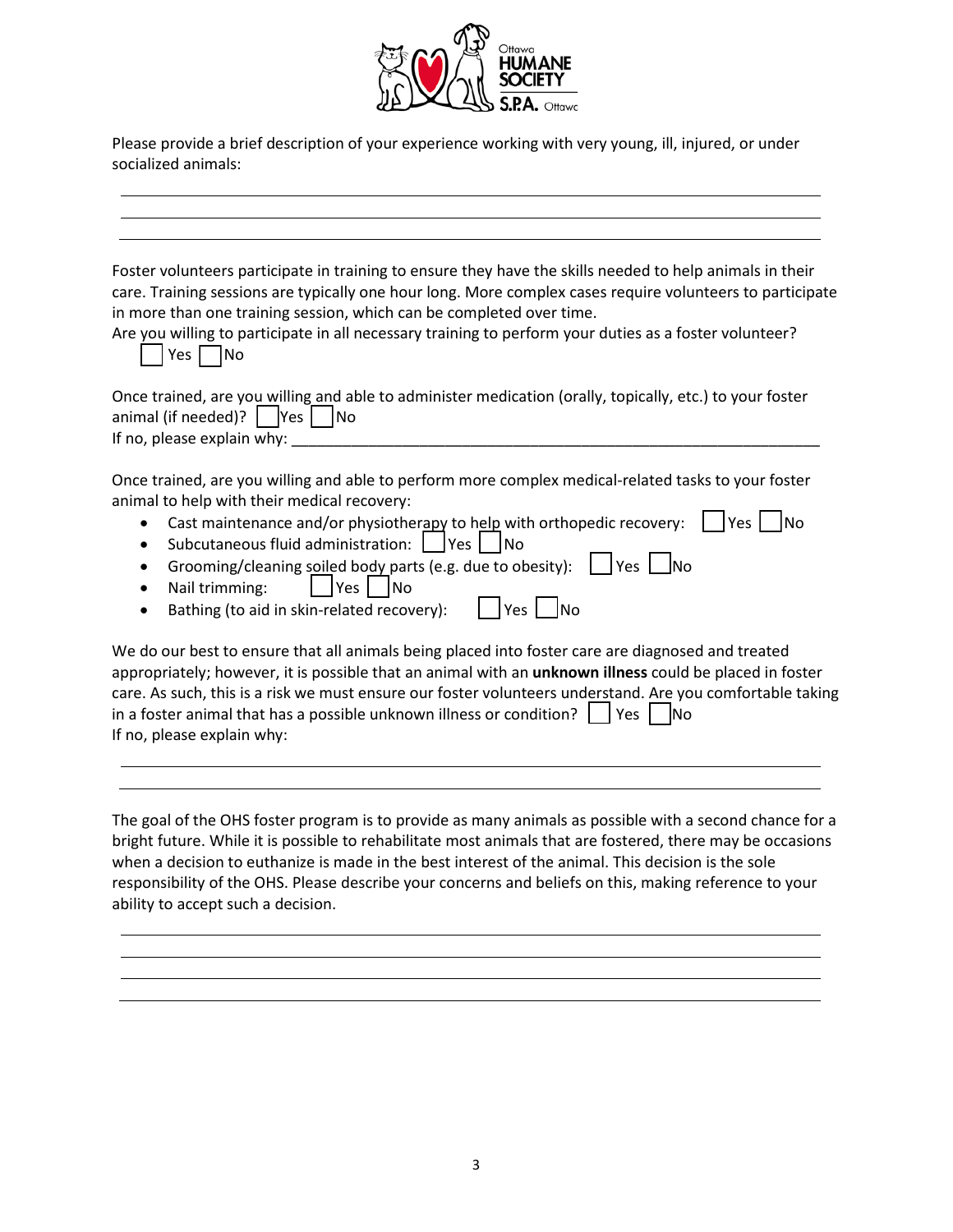

# **C. Feline Fostering**

Please complete this section if interested in fostering felines—if not interested, please go directly to section D.

Yes | No Foster cats must be kept in a specific area of the home, away from all resident pets, for their safety and wellbeing. Are you willing and able to isolate your foster cat for the duration of the foster placement:

Please describe the area where your foster feline(s) will be kept while in your care:

| Are you willing and able to foster a vocal cat?<br><b>Comments: Comments: Comments: Comments:</b>                                                                                                                                                                                                                                                                                                                                                                           | Yes<br>l No                                             |
|-----------------------------------------------------------------------------------------------------------------------------------------------------------------------------------------------------------------------------------------------------------------------------------------------------------------------------------------------------------------------------------------------------------------------------------------------------------------------------|---------------------------------------------------------|
| Once trained and with the proper support from the foster team, are you willing and able to provide<br>training to a cat with a behavioural challenge using reward-based techniques?<br>If yes, are you willing and able to help a foster cat that is:<br>In need of monitoring to ensure proper litter-box manners: $\vert$  Yes<br>$\bullet$<br>Timid/shy/fearful:     Yes     No<br>٠<br>Not very comfortable with being petted/handled:<br>Over-stimulated/rough-player: | Yes<br>lNo<br><b>INo</b><br>$ Yes $ $ No$<br> Yes    No |
| Are you willing and able to dedicate the time and attention required to provide the necessary<br>socialization and enrichment to litters of kittens, consistent with foster homecare instructions?<br> No<br>Yes I                                                                                                                                                                                                                                                          |                                                         |
| How much time are you able to dedicate each day to training your foster cat or kitten?<br>hours ____________ minutes                                                                                                                                                                                                                                                                                                                                                        |                                                         |
| If applicable, please list any relevant skills/areas of expertise you have working with cats:                                                                                                                                                                                                                                                                                                                                                                               |                                                         |

\_\_\_\_\_\_\_\_\_\_\_\_\_\_\_\_\_\_\_\_\_\_\_\_\_\_\_\_\_\_\_\_\_\_\_\_\_\_\_\_\_\_\_\_\_\_\_\_\_\_\_\_\_\_\_\_\_\_\_\_\_\_\_\_\_\_\_\_\_\_\_\_\_\_\_\_\_\_\_\_\_\_\_ \_\_\_\_\_\_\_\_\_\_\_\_\_\_\_\_\_\_\_\_\_\_\_\_\_\_\_\_\_\_\_\_\_\_\_\_\_\_\_\_\_\_\_\_\_\_\_\_\_\_\_\_\_\_\_\_\_\_\_\_\_\_\_\_\_\_\_\_\_\_\_\_\_\_\_\_\_\_\_\_\_\_\_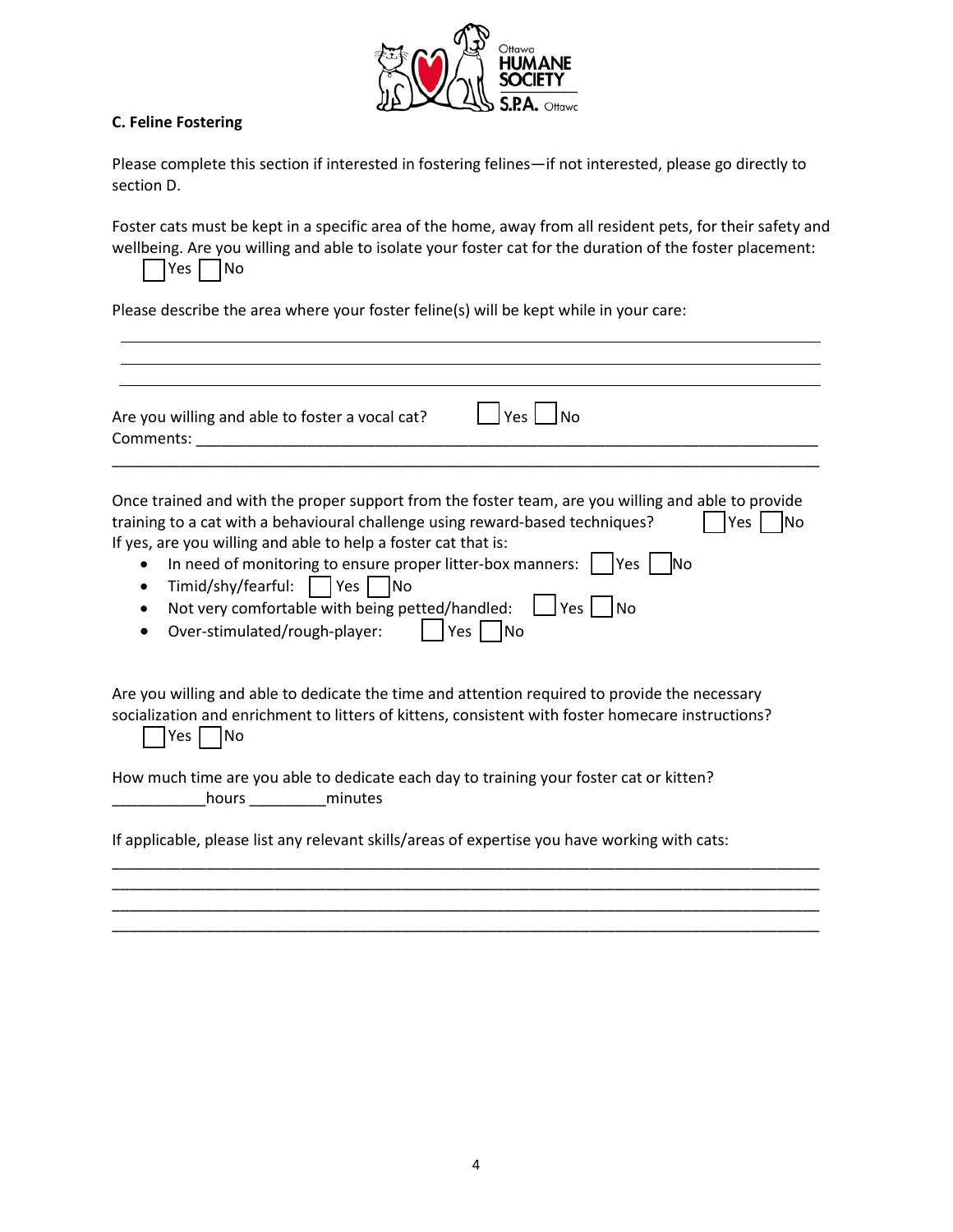

# **D. Canine Fostering**

| Please complete this section if interested in fostering canines—if not interested, please go directly to |  |
|----------------------------------------------------------------------------------------------------------|--|
| section E.                                                                                               |  |

| How much time are you able to dedicate each day to exercising and training your foster dog or puppy?<br>hours ______________minutes                                                                                                                                                                                                                                                                                                                                                       |
|-------------------------------------------------------------------------------------------------------------------------------------------------------------------------------------------------------------------------------------------------------------------------------------------------------------------------------------------------------------------------------------------------------------------------------------------------------------------------------------------|
| Some dogs need to have access to fully fenced-in yard, as they need off-leash time. Do you have a<br>_ Yes   ∣No<br>fenced-in yard to help a dog in need?                                                                                                                                                                                                                                                                                                                                 |
| Are you willing and able to foster a vocal dog?<br>Yes  <br>No                                                                                                                                                                                                                                                                                                                                                                                                                            |
| Many animals have accidents when transitioning environments. Are you willing and able to foster a dog<br>$\Box$ Yes $\Box$ No<br>that may house soil?                                                                                                                                                                                                                                                                                                                                     |
| Do you have a quiet or active household?<br>Quiet<br>Active<br>a. If quiet, are you willing and able to foster a high energy dog?<br>lYes I<br><b>No</b>                                                                                                                                                                                                                                                                                                                                  |
| Do you have a dog of your own?     Yes     No<br>a. If yes, does your dog get along with other dogs? $\parallel$ Yes $\parallel$ No<br>b. If yes, are you willing to participate in a dog-to-dog introduction pre-foster placement, if<br>needed to ensure the dogs get along?<br>$Yes \Box No$                                                                                                                                                                                           |
| Do you own a cat or a "house" rabbit (lives out of enclosure)?<br>□ Yes   No<br>a. If yes, are you willing and able to isolate your resident pet from your foster dog, if needed, for<br>$ $ Yes<br>their safety?<br><b>No</b>                                                                                                                                                                                                                                                            |
| Once trained and with the proper support from the foster team, are you willing and able to provide<br>training to a dog with a behavioural challenge using reward-based techniques?<br>Yes   No                                                                                                                                                                                                                                                                                           |
| If yes, are you willing to provide training to help a dog that is:<br>In need of leash training and/or learning how to walk properly on a leash:<br>Yes<br>No<br>Reactive towards other dogs:<br>No<br>Yes<br>٠<br>Yes   No<br>Protective (i.e. towards objects, people, property, etc.):<br>٠<br>Timid/fearful:<br>Yes<br>No<br>٠<br>Mouthy/intrusive:<br>Yes<br> No<br>$\bullet$<br>Not very comfortable with being petted/handled:<br>Yes<br><b>No</b><br>Lacks manners:<br>Yes<br> No |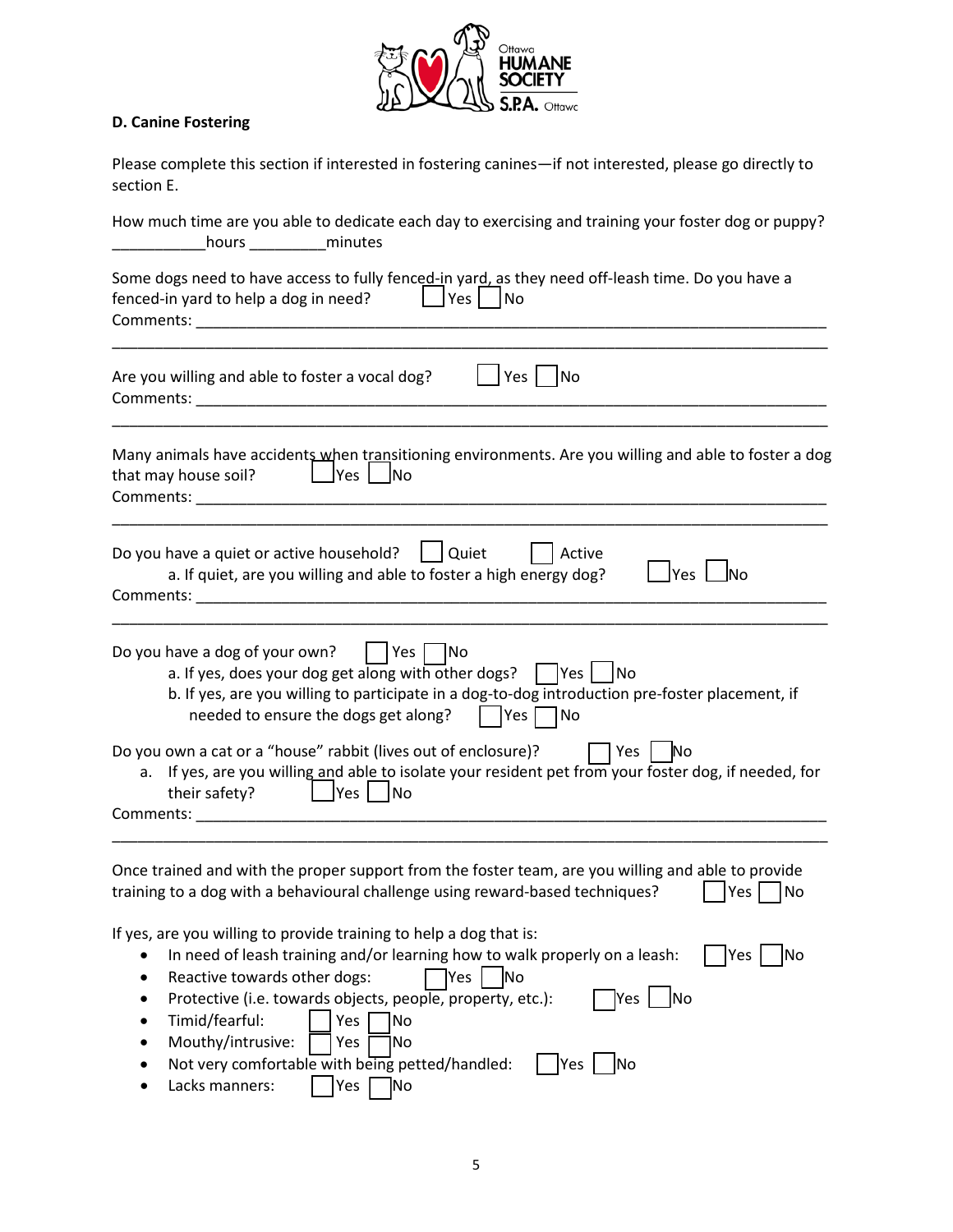

| From time to time, the OHS has dogs that show signs of separation anxiety (fear of being alone). With   |                      |
|---------------------------------------------------------------------------------------------------------|----------------------|
| training and support from the foster team, are you willing and able to supervise your foster dog at all |                      |
| times to monitor potential or true separation anxiety?                                                  | $\Box$ Yes $\Box$ No |

If applicable, please list any relevant skills/areas of expertise you have working with dogs:

# **E. Small Animal Fostering**

 etc.)—if not interested, please go directly to section F. Please complete this section if interested in fostering small animals (rabbit, guinea pig, hamster, bird,

 For their safety and wellbeing, small animals must be kept in their provided enclosure, away from resident pets, with the exception of supervised out-of-cage time, in a specific area of your home. Are you willing and able to keep your foster small animal separated from resident pets and safe, in their enclosure, for the duration of the foster placement:  $\Box$  Yes  $\Box$  No

Please describe the area where your foster small animal will be kept while in your care:

| Are you willing and able to provide daily, supervised out-of-cage time for your foster small animal?<br>No<br>Yes l                                                                                                                                                                                                                                                                                                                                                                           |
|-----------------------------------------------------------------------------------------------------------------------------------------------------------------------------------------------------------------------------------------------------------------------------------------------------------------------------------------------------------------------------------------------------------------------------------------------------------------------------------------------|
| How much time are you able to dedicate each day to training and/or socializing your foster small<br>animal? hours minutes                                                                                                                                                                                                                                                                                                                                                                     |
| Once trained and with the proper support from the foster team, are you willing and able to provide<br>training to a small animal with a behavioural challenge using reward-based techniques?<br>No<br>Yes                                                                                                                                                                                                                                                                                     |
| If yes, are you willing and able to help a foster small animal that is:<br>In need of litter-box training: $\vert$ Yes $\vert$ No<br>$\bullet$<br>Timid/shy/fearful:     Yes [<br>l No<br>$\bullet$<br>Not used to being petted/handled: $ $   $ $   $ $   $ $   $ $   $ $   $ $   $ $   $ $   $ $   $ $   $ $   $ $   $ $   $ $   $ $   $ $   $ $   $ $   $ $   $ $   $ $   $ $   $ $   $ $   $ $   $ $   $ $   $ $   $ $   $ $  <br>l No<br>$\bullet$<br>Territorial:<br>l No<br>$\Box$ Yes |

If applicable, please list any relevant skills/areas of expertise you have working with small animals: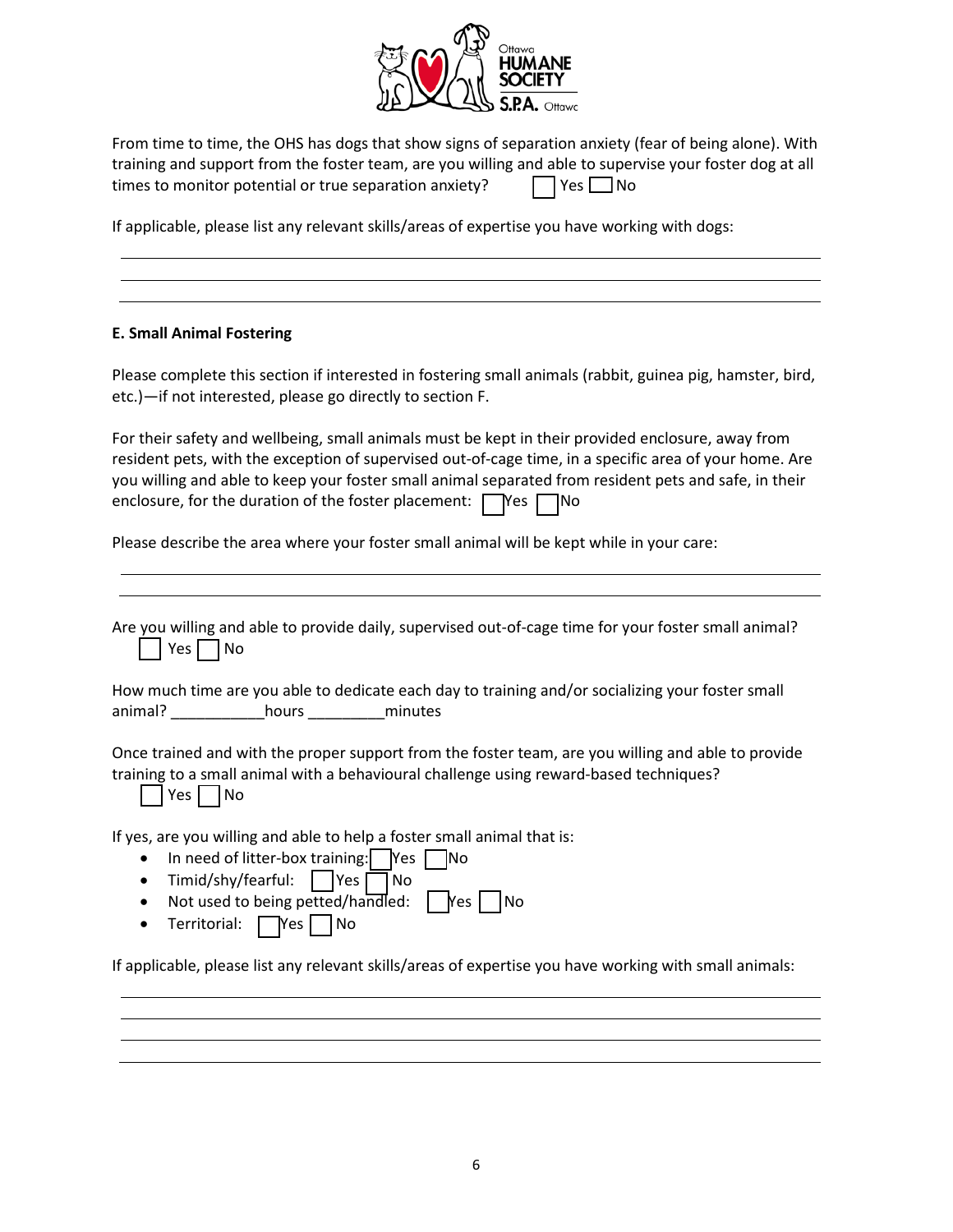

#### **F. Resident Pet(s) Profile**

Not applicable, I do not have a pet.

Please list **all** pets that are currently part of your household.

| <b>Species</b> | <b>Breed</b> | Age | <b>Sex</b> | <b>Sterilized</b> | <b>Type of vaccine</b><br>NOTE! *see list below | Date of vaccine |
|----------------|--------------|-----|------------|-------------------|-------------------------------------------------|-----------------|
| None           |              |     | Select     | Select            |                                                 |                 |
| None           |              |     | Select     | Select            |                                                 |                 |
| None           |              |     | Select     | Select            |                                                 |                 |

#### **\*Mandatory vaccine requirements:**

- Canine vaccines include: DHLPP (*Distemper, Hepatitis, Leptospirosis, Parvo, Parainfluenza*) *Bordetella* (*kennel cough*) and rabies
- Feline vaccines include: FVRCP (*Feline Viral Rhinotracheitis, Calicivirus, Panleukopenia*) and rabies

 To help us make the best possible animal matches, please disclose any medical or behavioural challenges your resident pet has that you feel we should know about:

| Please provide your veterinarian's name and phone number:             |                                                                                                                |  |  |  |
|-----------------------------------------------------------------------|----------------------------------------------------------------------------------------------------------------|--|--|--|
| Name:                                                                 | Phone:                                                                                                         |  |  |  |
| Please provide the names and phone numbers of two personal reference: |                                                                                                                |  |  |  |
| Name:                                                                 | Phone: and the contract of the contract of the contract of the contract of the contract of the contract of the |  |  |  |
| Name:                                                                 | Phone: and the contract of the contract of the contract of the contract of the contract of the contract of the |  |  |  |
|                                                                       |                                                                                                                |  |  |  |

 *information may be grounds for denial of this application or termination of my volunteer status. I I certify that the above information is true and correct. I understand that any falsification of the above authorize the OHS to contact my veterinarian and references listed above. I authorize the OHS to conduct an on-site inspection of the premises where the animal will be fostered. I acknowledge that this application remains the property of the Ottawa Humane Society.* 

Signature: \_\_\_\_\_\_\_\_\_\_\_\_\_\_\_\_\_\_\_\_\_\_\_\_\_\_\_\_\_\_\_\_\_\_\_\_\_\_\_\_\_\_\_\_\_\_\_\_\_\_\_\_\_\_\_\_\_\_\_\_\_\_\_\_\_\_\_\_\_\_\_\_\_

Date signed: \_\_\_\_\_\_\_\_\_\_\_\_\_\_\_\_\_\_\_\_\_\_\_\_\_\_\_\_\_\_\_\_\_\_\_\_\_\_\_\_\_\_\_\_\_\_\_\_\_\_\_\_\_\_\_\_\_\_\_\_\_\_\_\_\_\_\_\_\_\_\_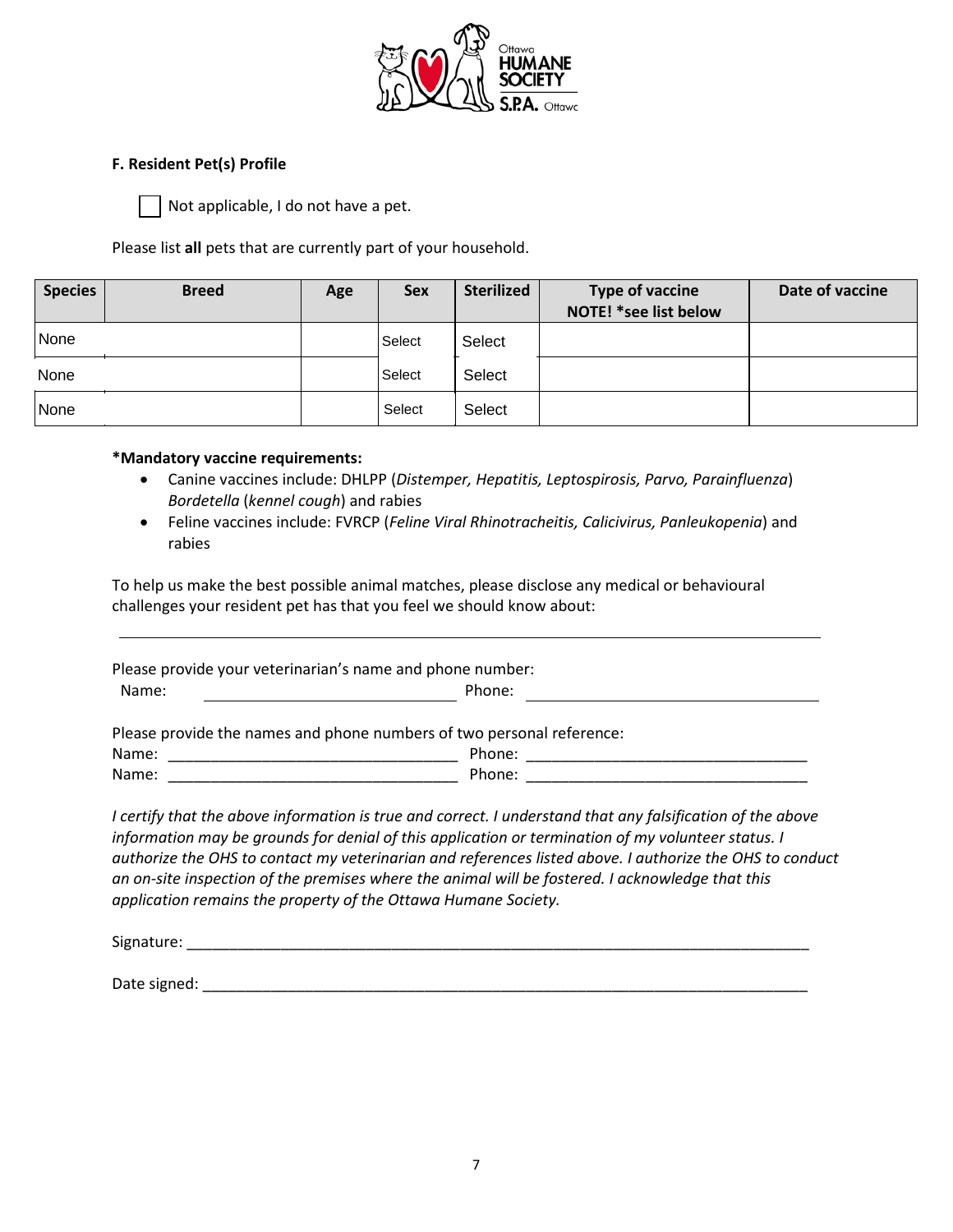

## **Foster Program Volunteer Agreement**

a humane and compassionate community for all animals." I understand that the Ottawa Humane Society ("OHS") is a registered charity with a Mission "To lead Ottawa in building

 volunteer programs. I hereby agree to accept a non-paid volunteer placement to work in a **voluntary** capacity for the In order to meet the goals set out in the Mission, the OHS relies on the donated time of volunteers to work in various OHS Foster Volunteer Program ("Volunteer Program").

#### **Ottawa Humane Society:**

- Provides the volunteer with OHS Foster Volunteer Orientation
- Provides training as applicable to the Foster Volunteer Program in which the volunteer will be providing services as a volunteer, and as may be required by law
- Designates the foster department staff as the OHS point of contact on all foster-related matters, in which they will be available for discussions concerning any problems or suggestions
- Provides all volunteers with a copy of the OHS complaints procedure
- Provides all volunteers with a copy of such policies and procedures as may be required by law or as the OHS deems necessary for the volunteer to perform his/her donated support services
- • Retains all rights and ownership of all animals in the Foster Program and has the right to recall any fostered animal to the shelter at any time
- Makes all decisions regarding animals placed in foster care
- • Prioritizes placements of OHS animals to foster volunteers based on the needs of the animals, and the volunteer's experience and ability
- • Provides food, medication (if needed), cat litter and any other necessary supply required for the success of the foster animal to foster volunteers and is not responsible for any other foster expenses not agreed upon in advance
- • Does not require prior notice for the repossession of an animal, when a foster volunteer fails to bring the animal back to the OHS as requested
- Retains the right to visit a foster home at any time, providing that the foster volunteer is given prior notice
- while an animal is in the foster home or care of the foster volunteer • Will not be held liable for any injury, illness or damage to persons or property, including to owned animals,

### **As a volunteer I:**

I understand volunteers must be at least **18 years** of age

Agree to attend a Foster Program Volunteer Orientation prior to fostering

Agree to participate in all necessary training to perform my role

Agree to adhere to home care instructions, which detail all medical and/or behavioural needs, and further agree to provide all treatment and/or reward-based training required

Agree to only provide care for OHS foster animals in my possession and understand that OHS foster animals must not be left under anyone else's care, without authorization from the OHS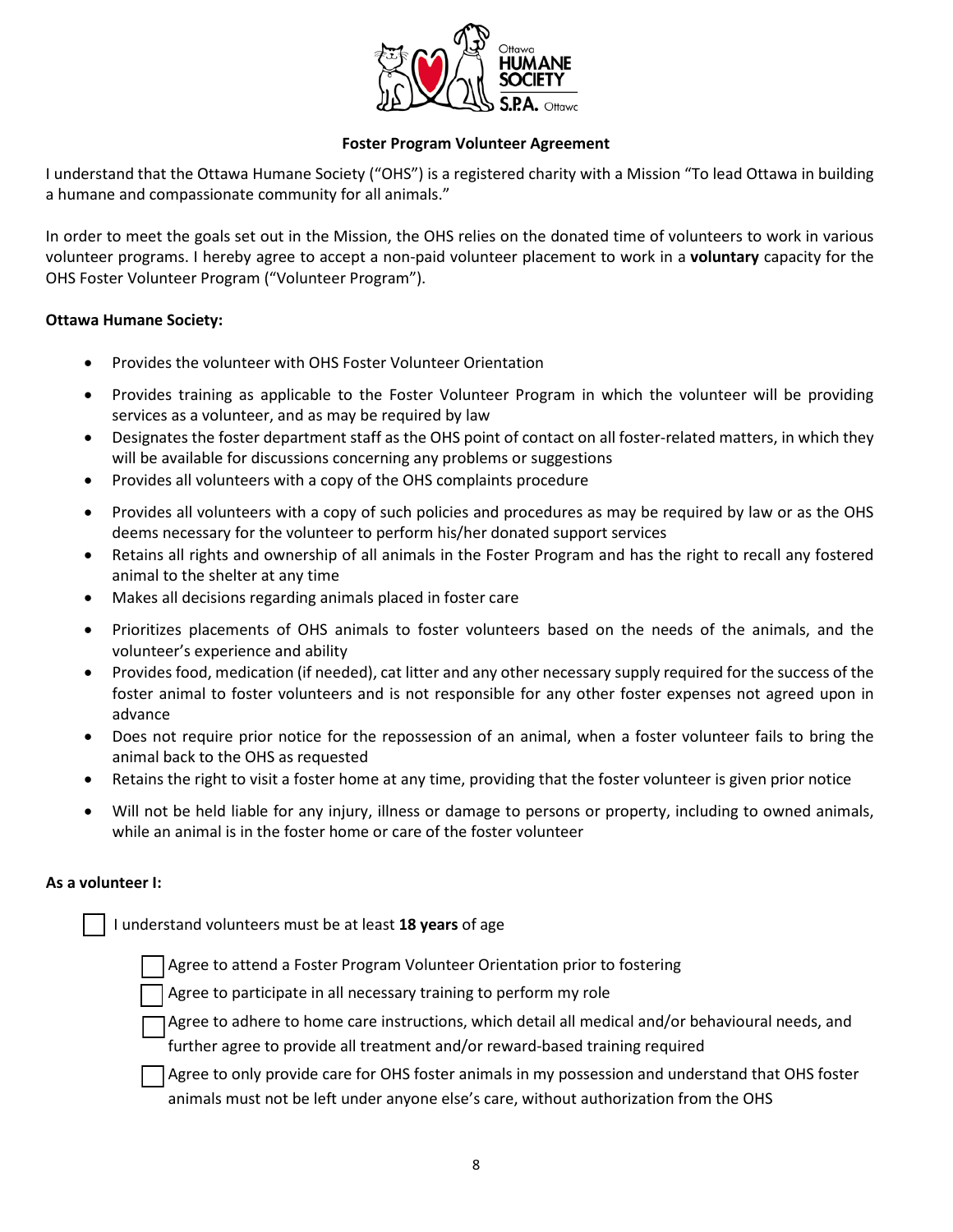| Ottawa<br>MANE<br>HU<br>ΓY |
|----------------------------|
| S.P.A.<br>Ottawa           |

| Agree not to travel with my foster animal nor take my foster animal anywhere that has not been<br>approved by an authorized OHS employee                                                                                                                                                                                                                                                                                                                                       |
|--------------------------------------------------------------------------------------------------------------------------------------------------------------------------------------------------------------------------------------------------------------------------------------------------------------------------------------------------------------------------------------------------------------------------------------------------------------------------------|
| Agree to have my owned animals spayed or neutered and be up-to-date on vaccines before bringing<br>an OHS foster animal into my home [Canine vaccines include: DHLPP (Distemper, Hepatitis,<br>Leptospirosis, Parvo, Parainfluenza) Bordetella (kennel cough) and rabies; feline vaccines include:<br>FVRCP (Feline Viral Rhinotracheitis, Calicivirus, Panleukopenia) and rabies.]                                                                                            |
| Agree to isolate OHS foster animals from existing pets in the household consistent with the foster<br>manual and orientation                                                                                                                                                                                                                                                                                                                                                   |
| Agree to keep OHS foster dogs on-leash, at all times, when in public, and to isolate dogs with kennel<br>cough from other dogs when in public and to refrain from visiting dog parks                                                                                                                                                                                                                                                                                           |
| Agree to contact the OHS for all foster animal care needs and questions and will adhere to the<br>emergency protocols provided in the foster manual                                                                                                                                                                                                                                                                                                                            |
| Agree to return OHS foster animals, as soon as they are well and/or upon request by the OHS                                                                                                                                                                                                                                                                                                                                                                                    |
| Agree to direct all adoption inquiries about their foster animals to the OHS Adoption Centre                                                                                                                                                                                                                                                                                                                                                                                   |
| Agree not to adopt my foster animal                                                                                                                                                                                                                                                                                                                                                                                                                                            |
| Agree to use only low-stress handling techniques and reward-based training methods, as approved                                                                                                                                                                                                                                                                                                                                                                                |
| by the OHS                                                                                                                                                                                                                                                                                                                                                                                                                                                                     |
| Recognize that my services are provided strictly in a voluntary capacity, and without any remuneration or<br>compensation for the services provided as a volunteer. For greater clarity, acknowledge I will not receive any<br>salary, employee benefits, including employment insurance programs, worker's compensation or payment of<br>any kind                                                                                                                             |
| Acknowledge I am not an employee of OHS for any purpose whatsoever. Furthermore, in providing services<br>under this Foster Program Volunteer Agreement, I will not be an "employee" or "worker" in the employ of<br>OHS, as those terms are understood under the Employment Standards Act, the Income Tax Act, the Labour<br>Relations Act, the Workplace Safety and Insurance Act, the Human Rights Code or any other legislation or<br>regulation applicable to the parties |
| Agree not to represent the OHS outside my capacity as a volunteer and, if applicable, I further agree not to<br>access workplaces restricted to OHS staff                                                                                                                                                                                                                                                                                                                      |
| Agree to be present for scheduled appointments and to carry out volunteer duties promptly and reliably                                                                                                                                                                                                                                                                                                                                                                         |
| Agree to familiarize myself and comply with the OHS's policies and procedures                                                                                                                                                                                                                                                                                                                                                                                                  |
| Agree to provide my home address, telephone number, email address and mobile phone number (if any) to<br>the OHS to enable the OHS to contact me when necessary and I consent to the collection, retention and use<br>of this information and other information collected pursuant to this Foster Program Volunteer Agreement                                                                                                                                                  |
| Agree to hold absolutely confidential all information that may be obtained, directly or indirectly, concerning                                                                                                                                                                                                                                                                                                                                                                 |